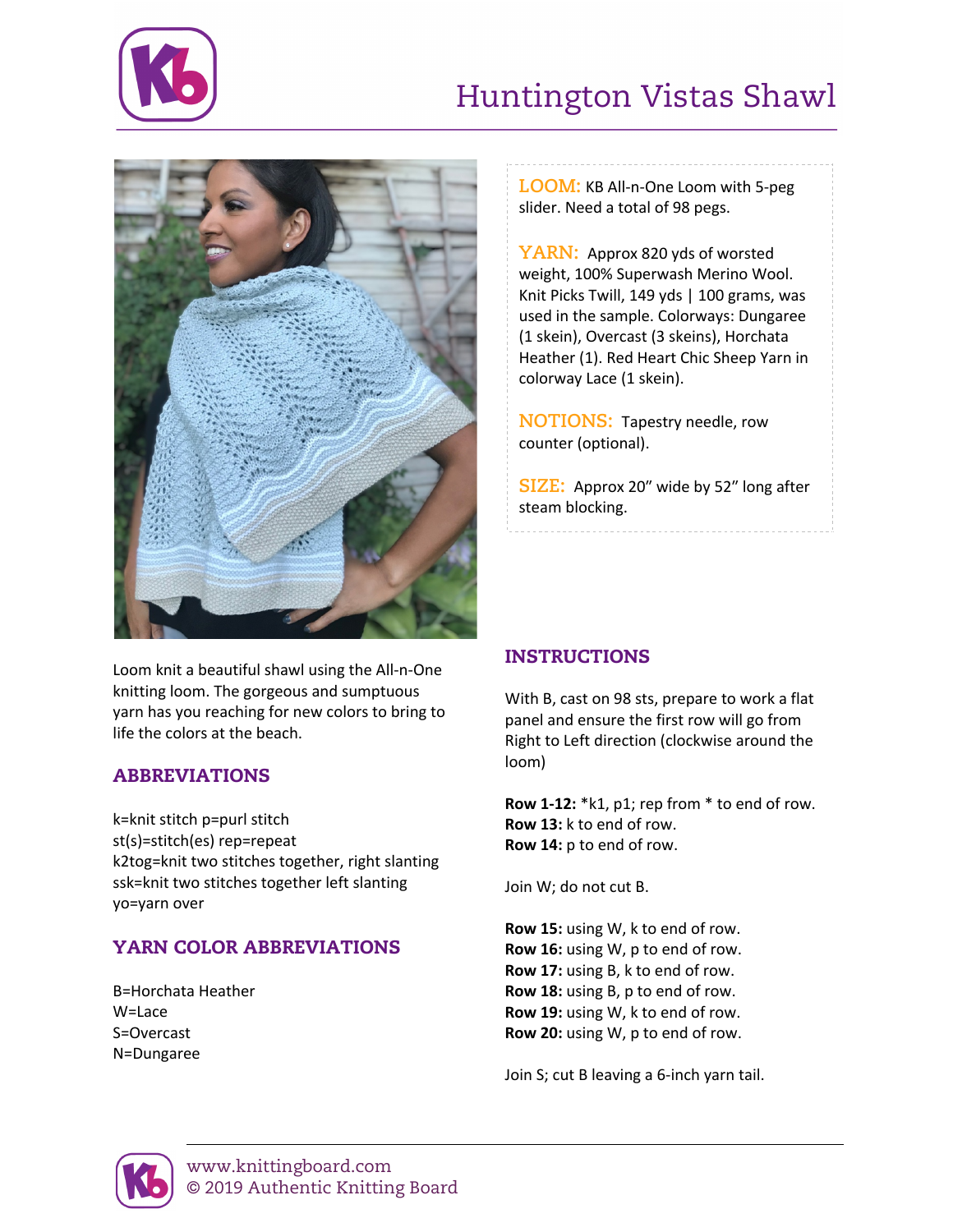

**Row 21:** using S, k to end of row. **Row 22:** using S, p to end of row. **Row 23:** using W, k to end of row. **Row 24:** using W, p to end of row. **Row 25:** using S, k to end of row. **Row 26:** using S, p to end of row. **Row 27:** using W, k to end of row. **Row 28:** using W, p to end of row.

Cut W leaving a 6-inch yarn tail.

The lace section that follows will be done completely using S.

**Row 29:** k to end of row. **Row 30:** p4, k90, p4. **Row 31:** k4, \*[k2tog] 3 times, [yo, k1] 6 times, [ssk] 3 times; rep from \* to last 4 sts, k4. **Row 32:** p to end of row.

Repeat Rows 29-32: 29 more times.

Join N; do not cut S.

**Next row:** using N, k to end of row. **Next row:** using N, p to end of row. **Next row:** using S, k to end of row. **Next row:** using S, p to end of row.

Repeat last 4 rows: 12 more times.

**Next row:** using N, k to end of row. **Next row:** using N, p to end of row.

Cut N leaving a 6-inch yarn tail.

**Next row:** k to end of row. **Next row:** p4, k90, p4. **Next row:** k4, \*[k2tog] 3 times, [yo, k1] 6 times, [ssk] 3 times; rep from \* to last 4 sts, k4. **Next row:** p to end of row.

Repeat last 4 rows: 29 more times.

**Next row:** k to end of row. **Next row:** p4, k90, p4.

Join W.

**Next row:** using W, k to end of row. **Next row:** using W, p to end of row. **Next row:** using S, k to end of row. **Next row:** using S, p to end of row. **Next row:** using W, k to end of row. **Next row:** using W, p to end of row. **Next row:** using S, k to end of row. **Next row:** using S, p to end of row.

Join B; cut S leaving a 6-inch yarn tail end.

**Next row:** using W, k to end of row. **Next row:** using W, p to end of row. **Next row:** using B, k to end of row. **Next row:** using B, p to end of row. **Next row:** using W, k to end of row. **Next row:** using W, p to end of row.

Cut W leaving a 6-inch yarn tail end.

**Next row:** using B, k to end of row. **Next row:** using B, p to end of row. **Next 12 rows:** \*k1, p1; rep from \* to end of row.

Bind off with Basic Bind Off method in pattern.

Weave in all yarn tail ends. Steam block or wet block to open up the lace stitches.·

*Breakdown of lace section of Row 31 starting at \* and encompassing 18 stitches/pegs (from peg 5 to peg 22) . The stitch pattern is over 18 stitches/pegs and will repeat every 18 pegs. Suggestion: mark*

Move stitches as follows:

**Step 1:** From peg 1 to 2; from peg 3 to 4; from peg 5 to 6; 13 to 14; 15 to 16; and 17 to 18.

**Step 2:** Knit peg 2; move this loop to peg 1.

**Step 3:** Knit peg 4; move this loop to peg 2.